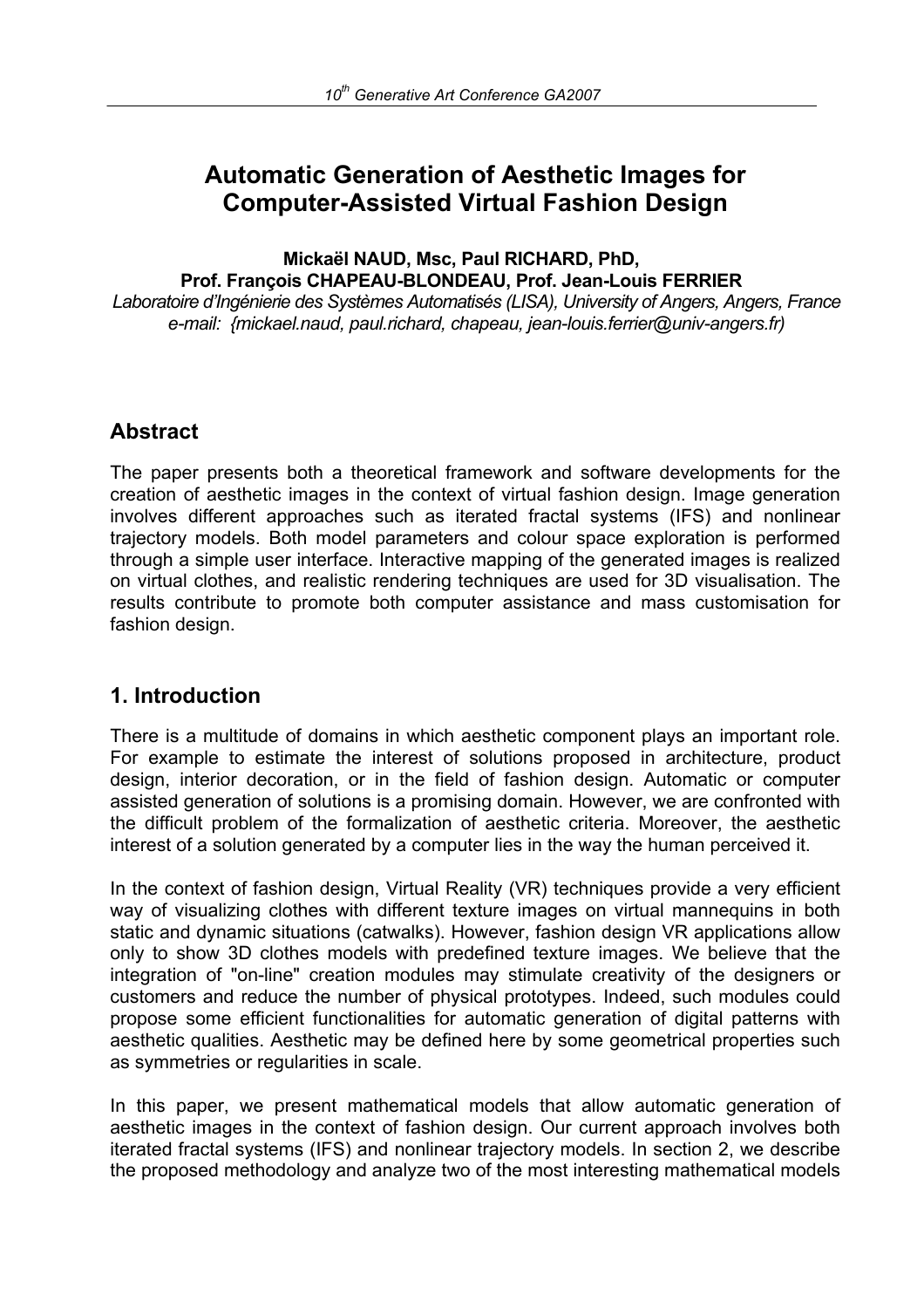we use. In section 3, we present two software applications that allow easy creation of aesthetic textures images and 3D mapping onto the clothes of a virtual mannequin. The paper ends by a conclusion and gives some tracks for future work.

### **2. Methodology and models**

The contribution of this work is multiple and involves three complementary steps:

1 - the identification or development of mathematical models showing some potentialities for generating complex patterns with aesthetic qualities,

2 - the implementation of the identified or developed mathematical models for computeraided exploration of their potentialities,

3 - the integration of the mathematical models in a flexible software platform offering multiple interactive capabilities for virtual fashion design.

#### **2.1 Methodology**

The developed methodological approach is illustrated in Figure1. This approach is based on two modules:

- The exploration module allows the user for fast exploration of the mathematical models parameters.

- The visualization module allows visualizing the generated images onto clothes of a virtual mannequin. The generated images may be correctly placed and/or scaled directly on the clothes. The user is also allowed to rotate and zoom on the mannequin using the computer mouse. In this way, he/she could get better appreciation of the final result.



**Fig.1: Methodological approach for the design of texture images for fashion design**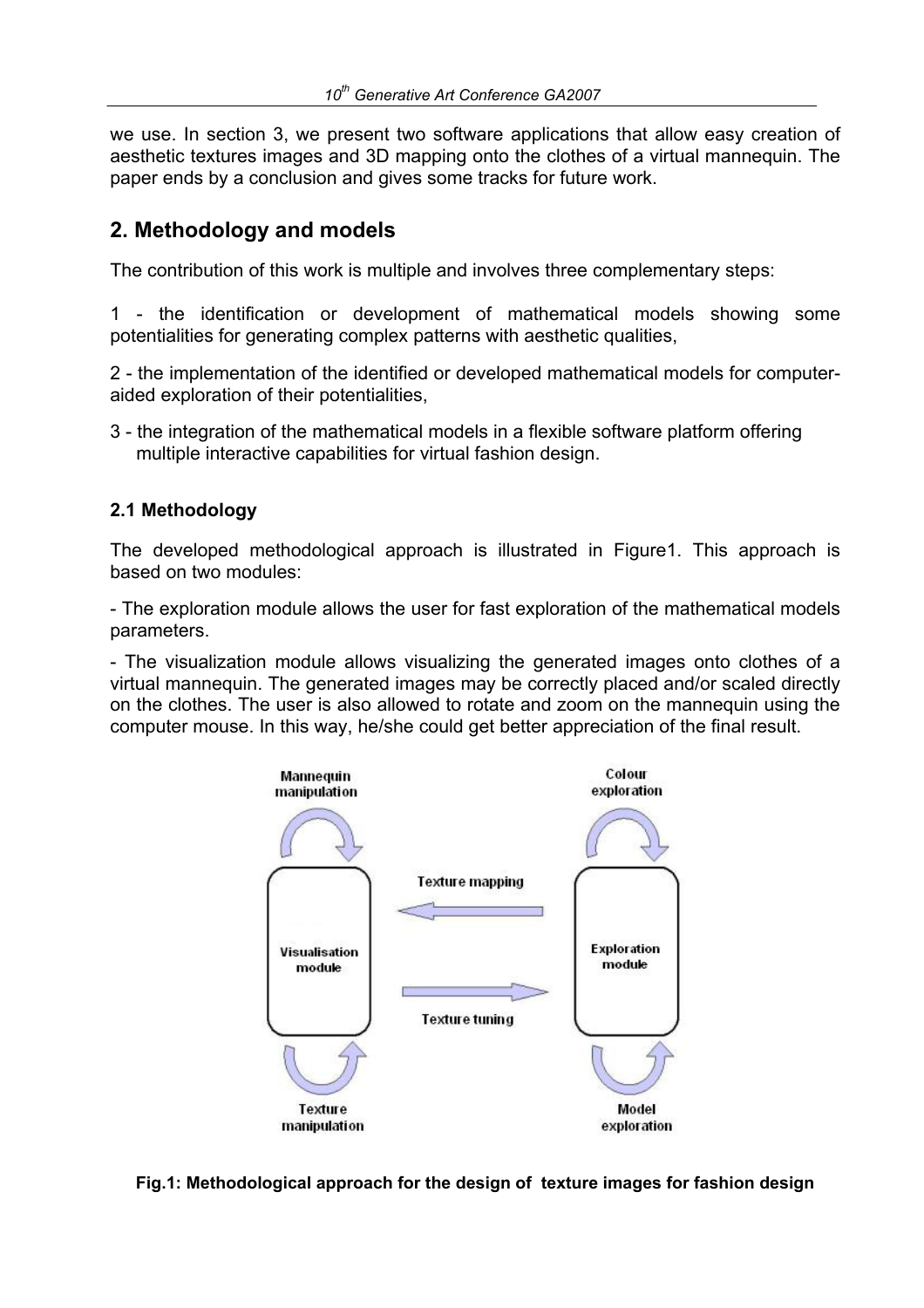#### **2.2 Iterated fractal systems**

Iterated fractal systems (IFS) are formed by systems of functions which are iterated to converge to fractal attractors. They have been introduced in the context of fractal geometry as models to construct fractal patterns. In the context of image processing, they have found applications for image synthesis and image compression [1-4]. IFS contain rich potentialities to be explored, particularly in the context of fashion design. Indeed, automatic generation of fractal image could stimulate creativity and allow fast exploration of solutions space of a given IFS. Here, we describe and analyze a basic model of IFS and address the issue of fast generation of the fractal images they generate. We consider the set *I* of two-dimensional images grav-level  $s(x, y) \in \mathbb{R}$  with spatial coordinates (*x,y*) defined over the support *S* = [0*,*1[ x [0*,*1[*.* A transformation *T* is introduced which maps an initial image of *I* into a final image of *I* [5,6]. The final image is obtained as the union of 4 sub-images defined over the 4 quarters of support *S*, i.e.  $[0,1/2]$  x  $[0,1/2]$  = S<sub>1</sub>,  $[1/2,1]$  x  $[0,1/2]$  = S<sub>2</sub>,  $[0,1/2]$  x  $[1/2,1]$  = S<sub>3</sub>, and  $[1/2,1]$  x  $[1/2,1]$  = S<sub>4</sub>, over which each sub-image is a contracted version of the initial image with affinely transformed gray levels. Explicitly, the union of the four sub-transformations defines transformation *T* as:

$$
S \times IR \rightarrow S_1 \times IR
$$
  

$$
((x,y), s(x,y)) \rightarrow ((\frac{x}{2}, \frac{y}{2}), a_1s(x,y)+b_1+c_1x+d_1y)
$$
 (1)

$$
S \times IR \rightarrow S_2 \times IR
$$
  

$$
((x,y); s(x,y)) \rightarrow ((\frac{1}{2} + \frac{x}{2}, \frac{y}{2}), a_2s(x,y)+b_2+c_2x+d_2y)
$$
 (2)

$$
S \times IR \rightarrow S_3 \times IR
$$
  

$$
((x,y), s(x,y)) \rightarrow ((\frac{x}{2}, \frac{1}{2} + \frac{y}{2}), a_3s(x,y)+b_3+c_3x+d_3y)
$$
 (3)

and

$$
S \times IR \rightarrow S_4 \times IR
$$
  

$$
((x,y), s(x,y)) \rightarrow ((\frac{1}{2} + \frac{x}{2}, \frac{1}{2} + \frac{y}{2}), a_4s(x,y) + b_4+c_4x+d_4y)
$$
 (4)

with real coefficients  $a_i$ ,  $b_i$ ,  $c_i$  and  $d_i$  verifying  $0 \le |a_i| \le 1$ , for  $j = 1$  to 4, so as to have contractive mappings.

The transformation *T* defined by Eqs.(1)–(4) implements on both the spatial coordinates (*x,y*) and the gray level *s*(*x,y*), contractive affine transforms. Consequently, the mapping *s*(*x,y*) *→ T*[*s*(*x,y*)] is also a contractive affine transform. It results [2] that *s*(*x,y*) *→T*[*s*(*x,y*)] admits one single fixed point, i.e. an image σ(*x,y*) verifying *T*[σ (*x,y*)] = σ (*x,y*) also called the attractor of transformation *T*. Starting from any initial image  $s_0(x,y) \in I$ , iterative application of the transformation *T* defined by Eqs. (1)–(4) realizes an IFS. The process converges to a unique attractor σ(*x,y*) that is completely determined by the set of 16 parameters *{(aj,bj, cj,dj*)*, j =1...4}.*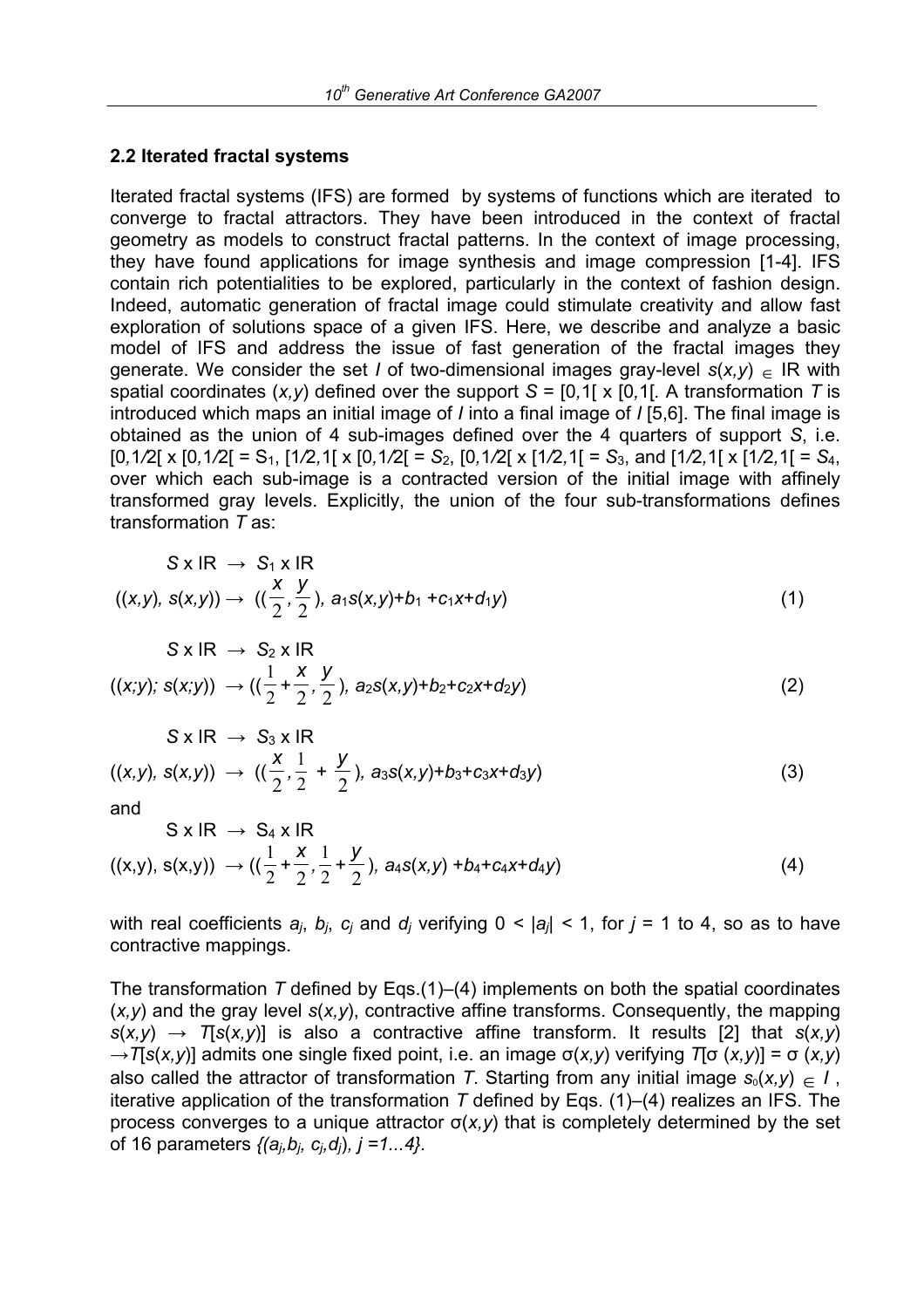The attractor, solution of the fixed-point equation *T*[σ(*x,y*)] = σ(*x,y*), is endowed with a self transformability property which confers to it a self-affine or fractal character. This translates into complicated shapes for σ(*x,y*), with structures or details occurring at all scales, as visible on the image of σ(*x,y*) shown in Figure 2a.

Depending on the parameters, the generated images can display more or less prominently their inherent fractal structure. For instance the apparent homogeneity of the image shown in Figure 2b produces a relatively poor visual traduction of the fractal structure. By contrast, Figure 2a provides a very vivid traduction of this fractal structure. This shows that certain sets of parameters are more suited than others for a prominent traduction of the fractal structure. The achievement with fractals of aesthetic criteria and the exploration of the solutions thus rest on the capacity to control in a precise way the parameters of the IFS.





**Fig. 2 : Examples of attractors σ(***x,y***) of the IFS of Eqs. (1)–(4) obtained with a given set of parameters**  $\{(a_i, b_i, c_i, d_i), j = 1, ..., 4\}$ .

Determining how to choose the parameters *{*(*aj,bj,cj,dj*)*, j =1...4}* of the IFS in order to impose prescribed properties onto its attractor is a very difficult problem which would require to explicitly solve the fixed-point equation *T*[σ(*x,y*)] = σ(*x,y*) in a parametric form. Another possibility is to start with a given set of parameters *{(aj,bj,cj,dj*)*, j =1...4}* and to iterate Eqs. (1)–(4) to converge so as to exhibit the resulting attractor. It is this constructive approach, based on manual exploration of the parameters space via a user interface, that we currently investigate.

#### **2.3 Nonlinear trajectory models**

Different nonlinear mathematical models which exhibit rich and complex properties exist in the literature. Some of them may reveal some aesthetic potentialities and are therefore interesting to study in the context of this work [7-8]. Among these models, one of the most interesting is the Mira-Gumowski model (Eq. 6) [9]. Iterations defined by Eq. 7 produce different kind of cellular patterns such as illustrated in Figure 3.

The Mira-Gumowsky model has been introduced for modeling and study accelerated particles trajectories at CERN in 1980. More recently, their aesthetic quality has been identified.

$$
F(X) = AX + \frac{2(1-A)X^2}{1+X^2}
$$
 (6)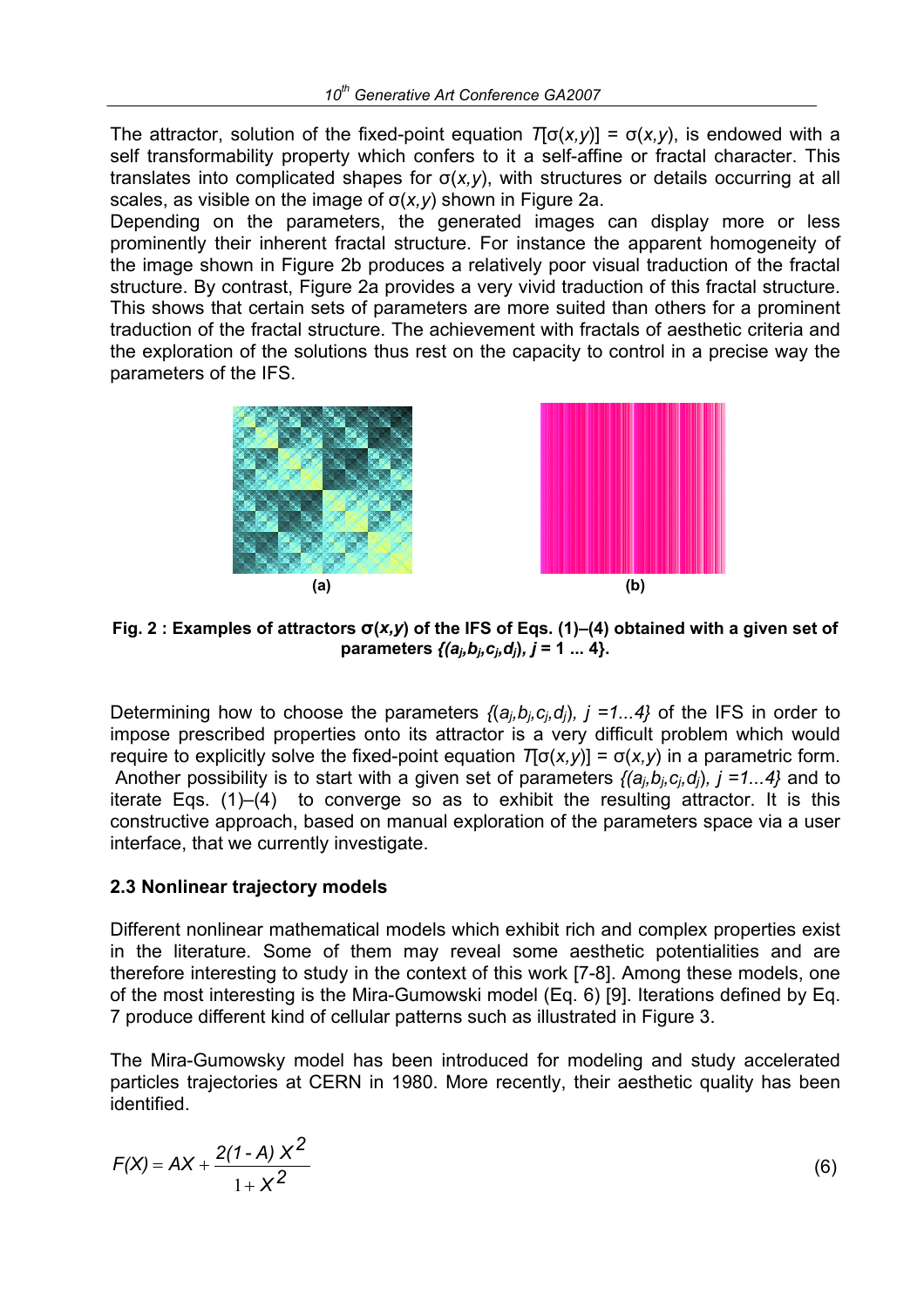$$
X_{n+1} = BY_n + F(X_n)
$$
  
\n $Y_{n+1} = -X_n + F(Y_n)$  (7)  
\n $X_{n+2} = -X_n + F(Y_n)$  (7)  
\n $X_n = 0.79, B = 1$  (8)

**Fig. 3 : Examples of patterns obtained using the Mira-Gumowski model.** 

### **3. Automatic generation and 3D visualisation**

Automatic generation of images and their 3D mapping on virtual clothes are achieved using the software applications illustrated in Figures 4 and 6. The monitor screen is divided in two parts: (1) a left part (visualization module) containing the 3D layout and (2) a right part (exploration module) containing both the generated images and a control interface. The visualization module, developed in C language, is common to the two software applications. It allows to load any 3D model in .3DS format.



**Fig. 4 : Screen shot of the software prototype developed for automatic generation of IFS images based on the attractor**  $\sigma$ **(***x,y***) of the IFS of Eqs. (1)–(4).**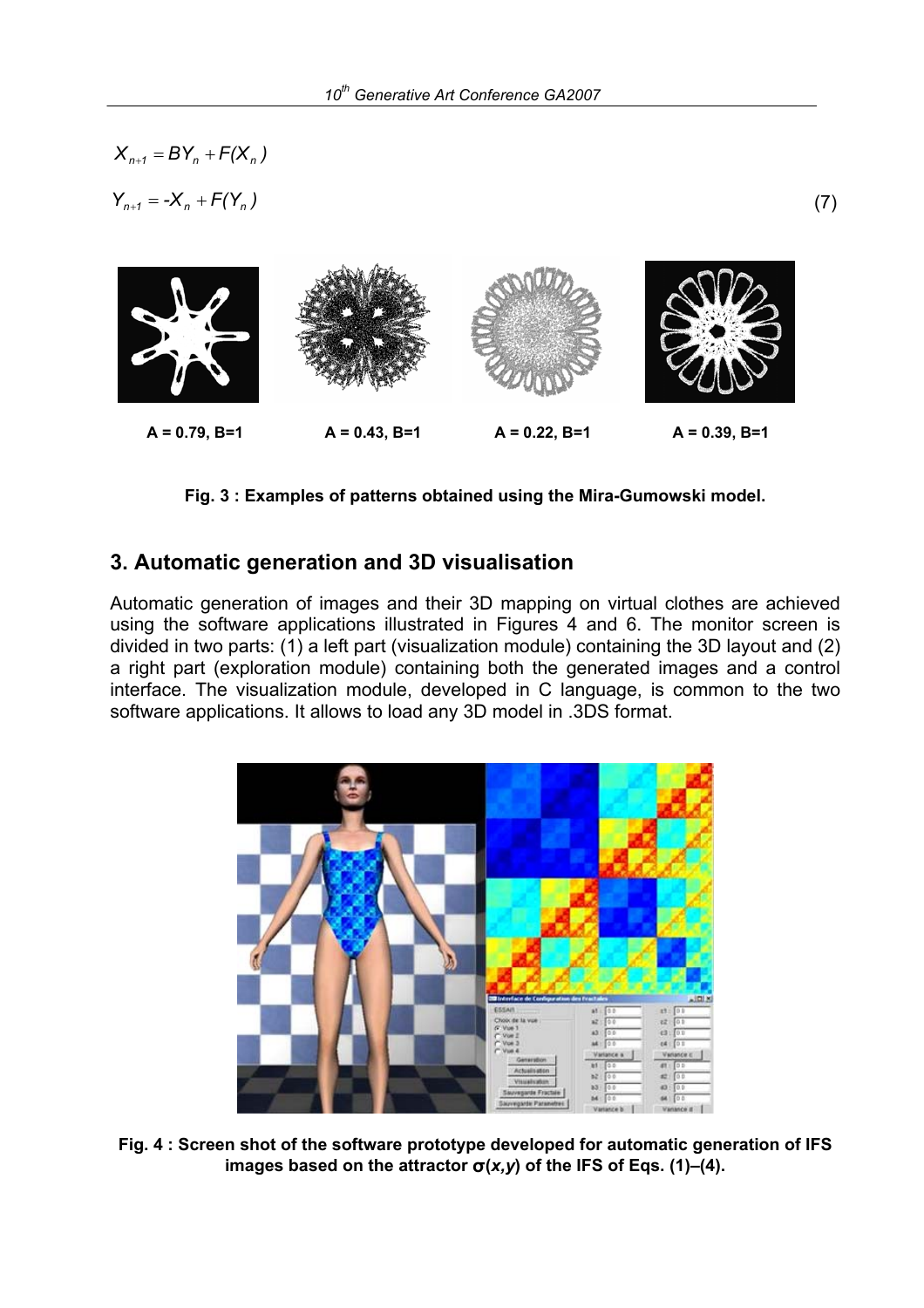#### **3.1 Generation of IFS images**

The control interface allows the user to select one out of four predefined sets of parameters by clicking on given "motif" buttons. A button provides an easy way to configure any color pallet. These pallets may be made from two to four different colors. A colour configuration interface can be launched from the main control interface. The user may also launch another window that allows individual tuning of the 16 IFS parameters through scrolling buttons. This window also displays the numerical values of these parameters. An example of IFS image and its mapping on a virtual swimming suit is given in Figure 5a. In order to increase customisation of the generated images, we add the possibility to mix any image or picture with an IFS image. Some examples are given in Figures 5b and 5c.



**Fig. 5 : Examples of images based on σ(***x,y***) and their 3D mapping: raw IFS image (a), grayscale Lena picture mixed with an IFS image (b), composite image based on a grayscale lion picture mixed with an IFS image (c).**

#### **3.2 Generation of Mira-Gumowski images**

The generation of texture images based on the Mira-Gumowski model and some other non-linear models is achieved using a software application illustrated in Figure 6. This application, developed in C# language, allows to generate both centred-pattern images and multi-pattern images such as the one illustrated in Figure 6. As shown on the bottom right part of the Figure 6, other nonlinear models such as Pickover or De Jonc ones may be chosen by the user. For all selected models, colour space is automatically explored, based on random or pre-selected colours. In both cases, a given colour is associated to a given number of iterations, this number being specified by the user. As illustrated in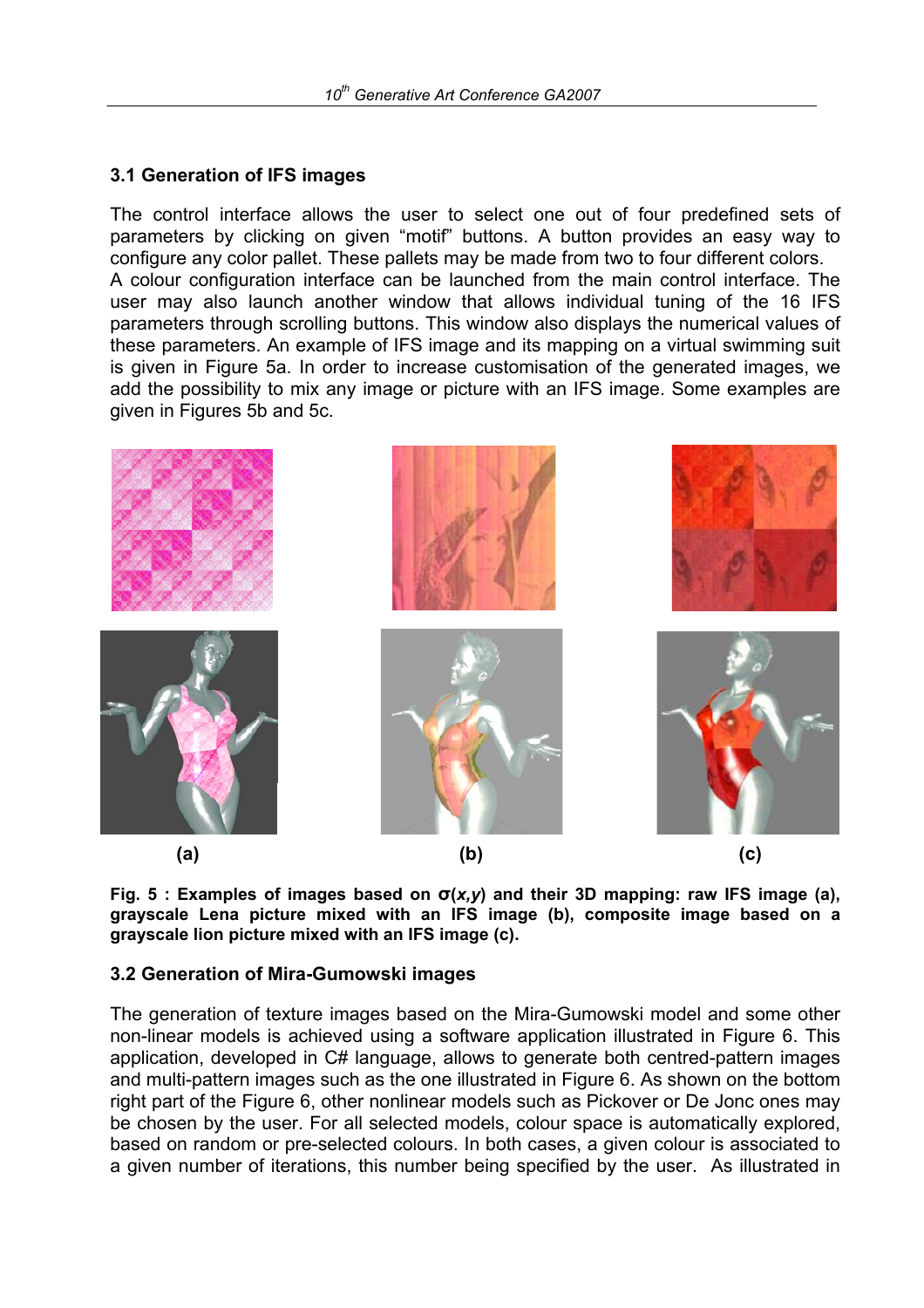Figure 7, generated images may contain a single centred pattern, or be made of different patterns from the same or from a different model.



**Fig. 6 : Screen shot of the software user interface developed for automatic generation of images based on nonlinear trajectory models.**



**Fig. 7 : Texture images based on the Mira-Gumowsky model, mapped on a virtual dress.**